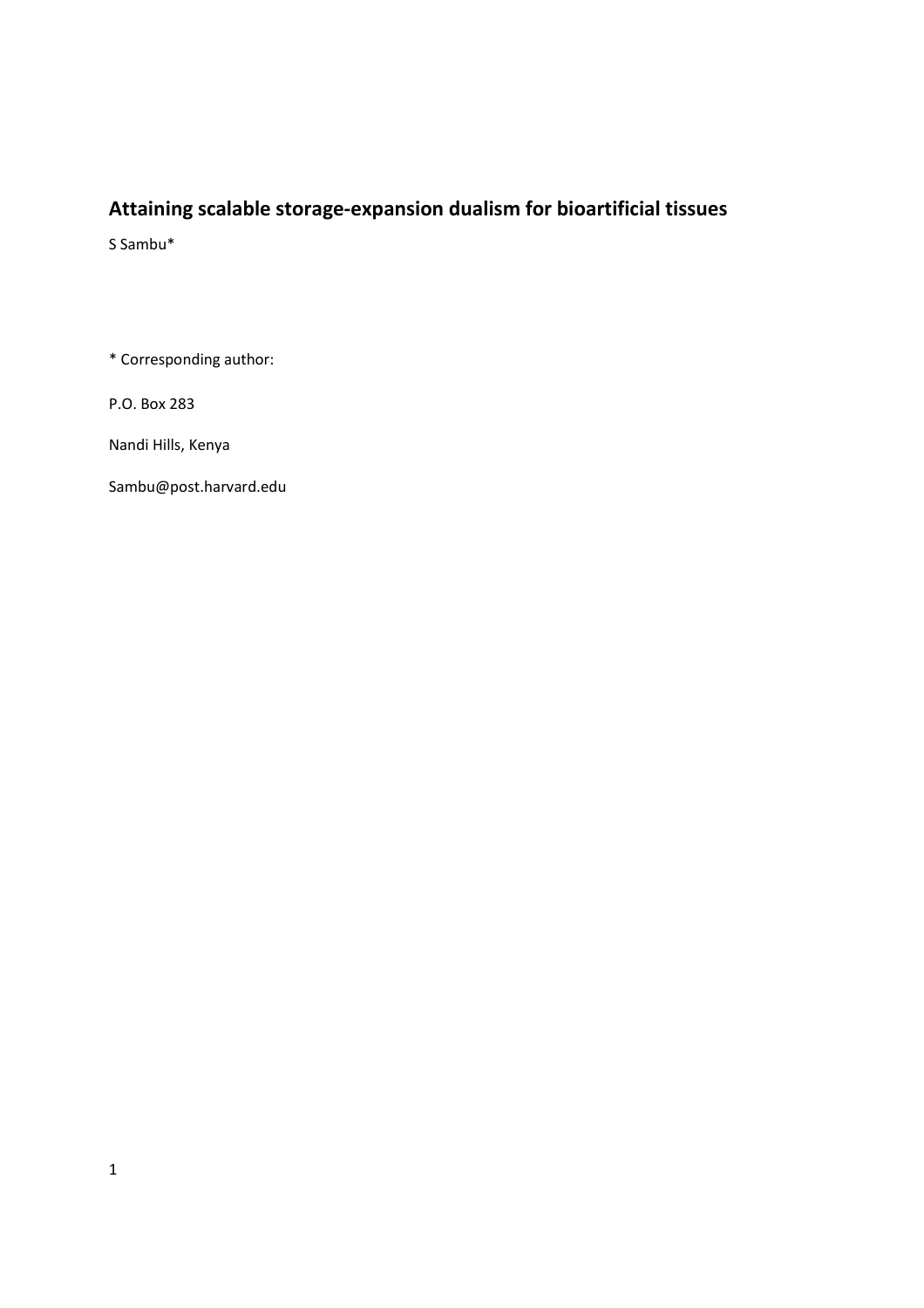#### **Abstract**

The untenable dependence of cryopreservation on cytotoxic cryoprotectants has motivated the mining of biochemical libraries to identify molecular features marking cryoprotectants that may prevent ice crystal growth. It is hypothesized that such molecules may be useful across all temperatures eliminating cellular destruction due to equilibration cytotoxicity before and after cryopreservation. By probing the biochemical space using solvation-associated molecular topology and partition-distribution measures we developed an analytic formalism for ice crystal inhibition. By probing the union between a heat-shock protein (HSP) cluster and an anti-freeze glycoprotein (AFGP) cluster, the model development process generated distinct regions of interest (ROIs) for AFGPs and proved robust across different classes of proteins. These results confirm that there is a chemical space within which efficacious Ice Crystal inhibitor (ICI) molecular libraries can be constructed. These spaces contain latent projections drawn from solvent accessibility, hydrogen bonding capacity and molecular geometry. They also showed that molecular design can be a useful tool in the development of new-age cryoactive matrices to enable the smooth transition across culture, preservation and expansion. These chemical spaces provide low cytotoxicity since such amphipathic molecules occupy a continuum between solubizing and membrane stabilizing regions as shown by the free energy of translocation calculations. These biochemical design spaces are fundamentally the solution to efficient scale-up and deployment of cell therapies to the patient's bedside. Consequently, this article proposes the use of a molecular knowledge-mining approach in the development of a class of non-cytotoxic cryoprotective agents in the class of ICI compatible with continuous cryothermic and normothermic cell storage and expansion.

**Keywords**: cryopreservation, molecular engineering, knowledge mining, hydropathy, translocation free energy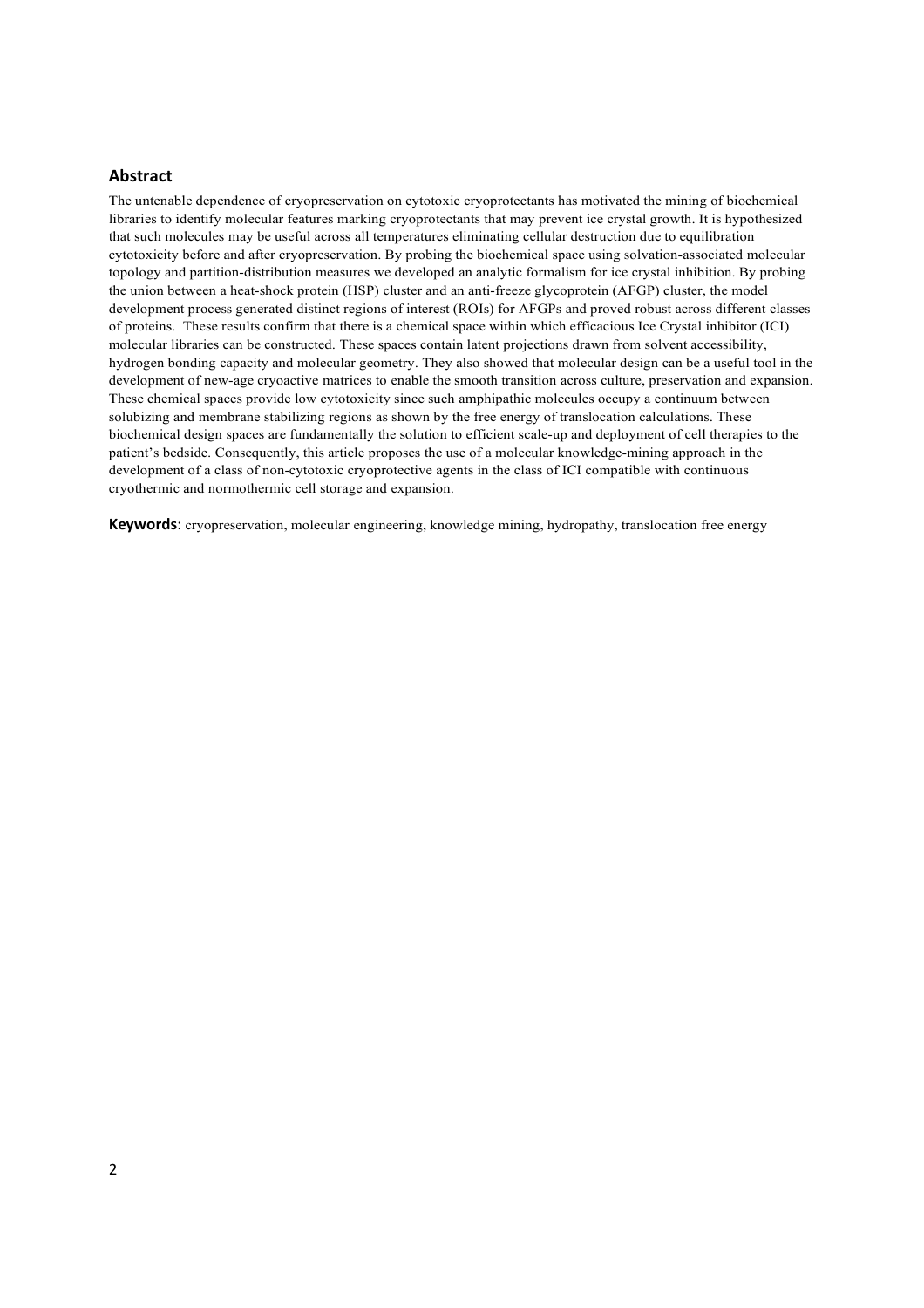#### **Introduction**

Cryopreservation is concerned with the maintenance of biological cells, tissues, organs and constructs at very low temperatures sustained by cryogenic liquids and solids most often including liquid nitrogen, dry ice or even liquid helium. Prevailing theory attributes successful preservation to the suspended animation of biochemical reactions that sustain life via the reduction in the average kinetic energy of the biomolecules that underpin metabolism.

The slow cooling formalism states that slow cooling encourages ex-osmosis while CPA prevents ice crystallization; analogously, rapid warming encourages endosmosis and prevents ice recrystallization(1,2). This latter aspect is especially dependent on the construct size since large constructs will invariably fail to equilibrate forcing an upper size limit of about 600  $\mu$ m (effective diffusion distance for small molecules < 100 Da)(3). It is the basic premise of this article that reducing ice formation with benign cryoprotectants designed according to knowledge-mining from biochemical spaces will push this limit much higher enabling the cryopreservation of larger constructs by reducing the time requirement for equilibration as well as the cytotoxicity during such processes.

ICI prevents colligative cellular and sub-cellular destruction. During re-warming cycles, as liquid water levels rise, ICI ensures the rapid attainment of an isotonic medium in advance of the restoration of metabolism. Therefore, ice crystal development under conditions reminiscent of heterogeneous nucleation is prevented, the typical persistence of high *colligative* stresses, deviations from target pH, solubility levels, ionic strengths and its effects on the denaturation of proteins and subcellular structures is inhibited(4).

It has also been theorized that ICI can prevent the development of shear stresses at the water-ice interface which would otherwise render further damage to proteins upon re-warming of constructs. The shear energies are positively correlated with increasing ice-water interfaces and can calculably be diminished by introducing amphipathic molecules with moieties to mediate between the ice-water regions and to minimise the interfacial tension(5).

The central role of ICI continues to be demonstrated in the field of cryopreservation. The primary argument is that successful cryopreservation and the development of benign non-advancing ice crystals below a determinable threshold is demonstrable and is known to be affected by factors such as cell size (6). In turn, cell size is linked to cell cycling (7) a known determinant of cellular osmotic parameters(8) which dictate the response events during cryopreservation. These interconnected factors confirm the strong link between culture and cryopreservation. These results have also demonstrated a definite tolerance of small, non-lethal ice crystals by cells which may indicate the role of mainstream cryoprotective agents in inhibiting Ostwaldian processes at critical stages of cryopreservation(1,9).

It has also been shown that certain polymers display ICI effects. These polymers can also be modified to deliver biomechanical signalling to cells in vitro to incept cell cycling among other cellular fate processes (3,10). Put together, such polymers can deliver a smooth transition between culture and cryopreservation.

In summary, ICI may enable a thermal and chemical continuum by providing a bulwark against *thermal and colligative stresses*. In so doing, ICI provide restorative biochemical processes during cryopreservation. Therefore, this article purposes to use a molecular knowledge-mining approach to develop a class of non-cytotoxic cryoprotective agents that will reduce equilibration and cryopreservation cytotoxicities enabling the development of protocols for symmetric and scalable storage-expansion for bioartificial tissues.

# **Materials and Methods**

# **Data Collection:**

Data was collected based on studies of ice crystal growth in various solutions of a class of chemistries known to inhibit recrystallization.

A second set of data was collected from UniProt (11) to help establish the range of classes of molecules that can inhibit the advancement of ice crystals. To contrast against ICI inhibitors, chaperone proteins/heat shock proteins (HSPs) that are endogenous to the hydrophilic cytosol but must necessarily possess some hydrophobic sub-domains were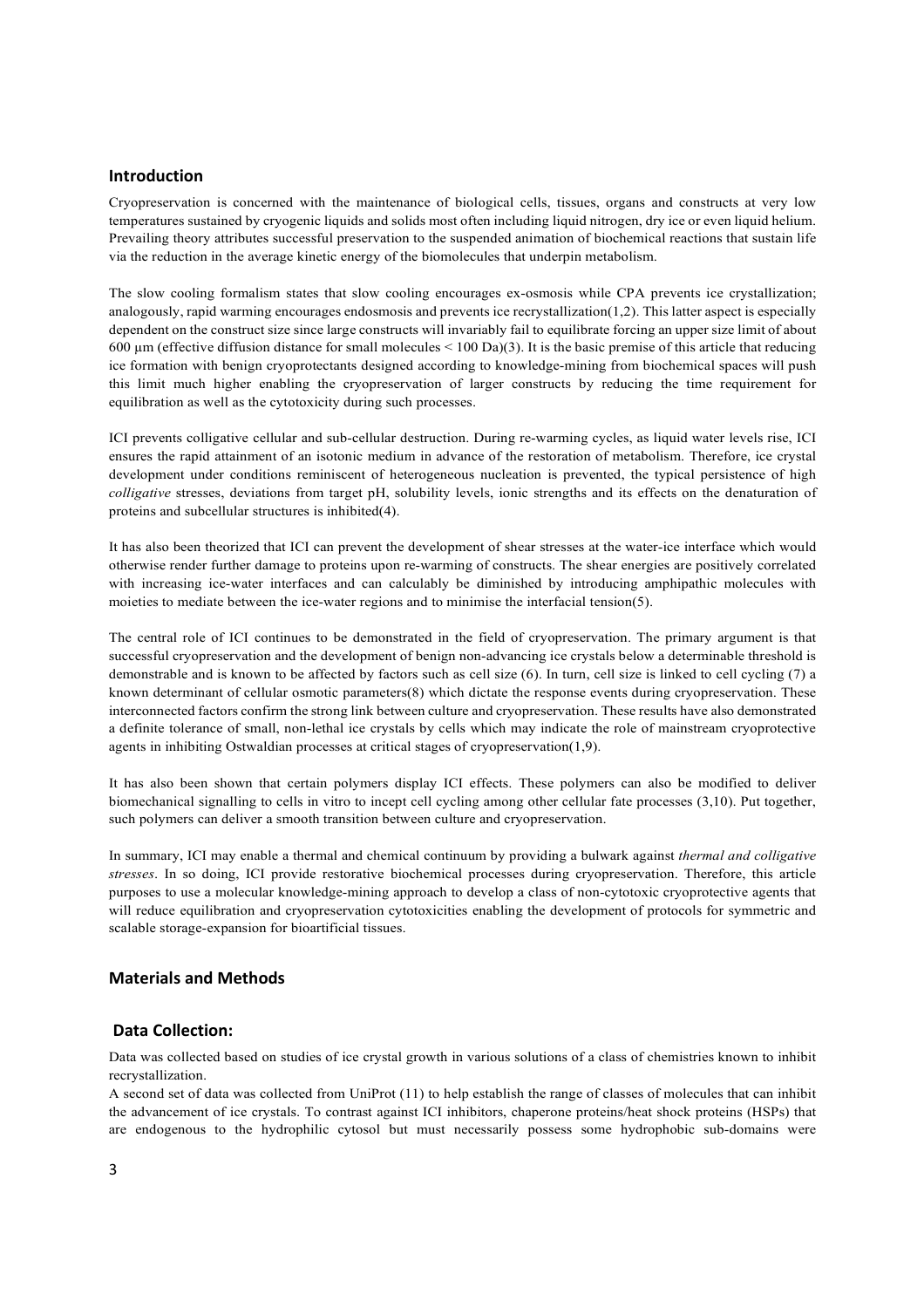included(12). To date, HSPs are not directly involved in inhibiting ice crystal formation but are evolutionarily involved in response to osmotic shock and dehydration events by interacting with endangered intracellular proteins at risk of unchecked protein unfolding (13). Libraries for both classes were drawn from the RSCB Protein Data Bank (14).

#### **Generation of molecular descriptors**

Molecular descriptors were generated using molecular graph theory; supramolecular descriptors were drawn from semiempirical models; finally, models were developed in R using the cheminformatics packages.

The RCDK & RCPI (R/Bioconductor) packages(15) were used to obtain chemical descriptors including hydrogen bond donors and acceptors, partitioning and distribution coefficients. Surface area calculations were based on the Volume Area Dihedral Angle Reporter(16) (VADAR); upstream of the VADAR simulation, the PDB quality was assessed using ResProx(17).

#### **Computational techniques**

Initially, a logistic regression approach was used to test the base hypothesis for the key factors driving HSP and AGFP behaviours. Factors that are known to be critical in selecting ICI molecules were thereafter used unless the data showed minimal sensitivity. The R-GLM Package was used for this work. Relationships were mined using the R-PLS package. Finally, for the direct computation of free energy of translocation for AFGP/HSP molecules, EMBOSS (European Molecular Biology Open Software Suite)(18) was deployed; hypothesis testing for differences was run in R

## **Results and Discussion**

A chemical series was mined to coincide with the ICI molecular space and with a growth in complexity and in the ICI response. The ICI response is often measured by using the mean grain size of the advancing ice crystal. An RSCB set of 562 molecules were used to train the model. To initiate the analysis, a logistic regression is run to determine which factors drive a sharp classification boundary between the two classes; results on Figure 1 show that solvation and bonding descriptors are preponderant.

#### **Bonding descriptors**

It is worth noting that the usefulness of geometry, topology and charge distribution (such as solvent accessible surface areas and polar surface areas) in determining the success in ICI hydrogen bonding or van der Waals forces increases when bonding descriptors are included in the model. The significance of hydrogen bonding is supported by the results of the logistic regression shown in Figure 1 – represented as hydrogen bond donors and acceptor counts. This is consistent with the findings in the solvation descriptors. Subsequently, **Error! Reference source not found.** shows a variable importance plot of the AFGP and HSP data sets with the HBDA (summation of Hydrogen Bond Donors and Acceptors, see Equation 1) coming in either second or third place overall. HBDA as a measure of hydrogen bonding capacity is derived using Equation 1. In Figure 1 and Figure 2, the techniques demonstrate the importance of bonding descriptors in an aqueous environment.

Equation 1: Hydrogen Bonding Capacity (HBC) Equation

$$
HBDA = \sum_{i=1}^{n} HBA_i + HBD_i
$$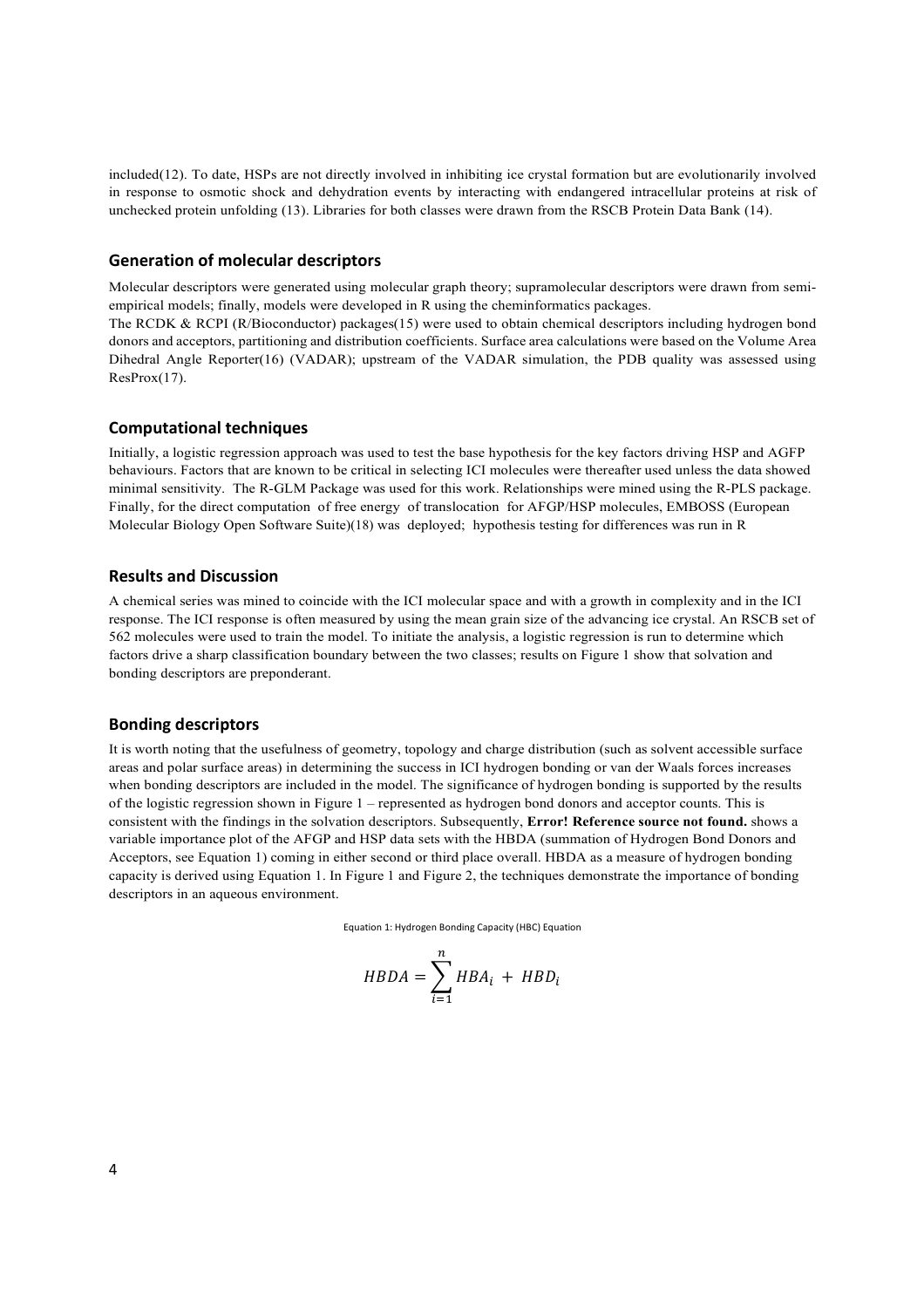| Coefficients:               |                                                          |                                        |                                 |  |
|-----------------------------|----------------------------------------------------------|----------------------------------------|---------------------------------|--|
|                             |                                                          | Estimate Std. Error z value $Pr(> z )$ |                                 |  |
| (Intercept)                 | $-26.142343$                                             |                                        | 4.393482 -5.950 2.68e-09 ***    |  |
| SAscore                     | 0.159147                                                 |                                        | $0.094630$ $1.682$ $0.0926$ .   |  |
| SAscore Fragments 44.629100 |                                                          |                                        | 8.285977 5.386 7.20e-08 ***     |  |
| ALogP                       | $-0.048880$                                              | 0.010433                               | $-4.685$ 2.80e-06 ***           |  |
| LogD                        | $-0.028516$                                              |                                        | $0.004933 - 5.7817.44e-09$ ***  |  |
| <b>HBDA</b>                 | $-0.008010$                                              |                                        | $0.001543 - 5.191 2.09e-07$ *** |  |
|                             |                                                          |                                        |                                 |  |
| Signif, codes:              | $0$ '***' $0.001$ '**' $0.01$ '*' $0.05$ '.' $0.1$ ' ' 1 |                                        |                                 |  |

Figure 1: A Results from a logistic regression for HSP and AFGP response classes showing the importance of solvation and hydrogen bonding (alternatively non-covalent hydrophilic-hydrophobic interactions).



**VIP for Protein Class** 

Figure 2: A variable importance plot showing the importance of solvation and bonding parameters for the AFGP and HSP data sets.

## **Solvation and Partitioning descriptors**

It would have been surprising not to have a measure of solvation in the descriptor properties since the interaction of the ICI agents with water in both solid and liquid phases is essential. This is confirmed by the significance of parameters for solvent accessibility at a fragmentary and molecular level as shown by Figure 3 whereby AFGPs demonstrate a greater solvent accessibility and such feature can be expected to translate to molecular attributes of an intermediary compound. As a counterpoint, the distribution coefficient of HSPs will tend to favour an aqueous phase (negative values) while the AFGPs will have a tendency towards the neutral null position reflecting amphipathic features as shown in Figure 4A. To improve separability, invoking the molecular geometry using the allometric measure normalizing molecular area to molecular volume (SAV) demonstrably improves separation in Figure 4B. there is still a zone of overlap showing that some HSP can have molecular descriptors like AFGPs. In fact, it has been empirically shown that HSPs can help to protect intracellular environments from ice crystal growth (19). On the latter piece, the fragmentary attributes confirm the need to distinguish between polar and non-polar faces of the molecule for AFGPs/ICI molecules while for HSPs, their chaperoning activity requires polar faces mediating between proteins and solvent milieus – this feature is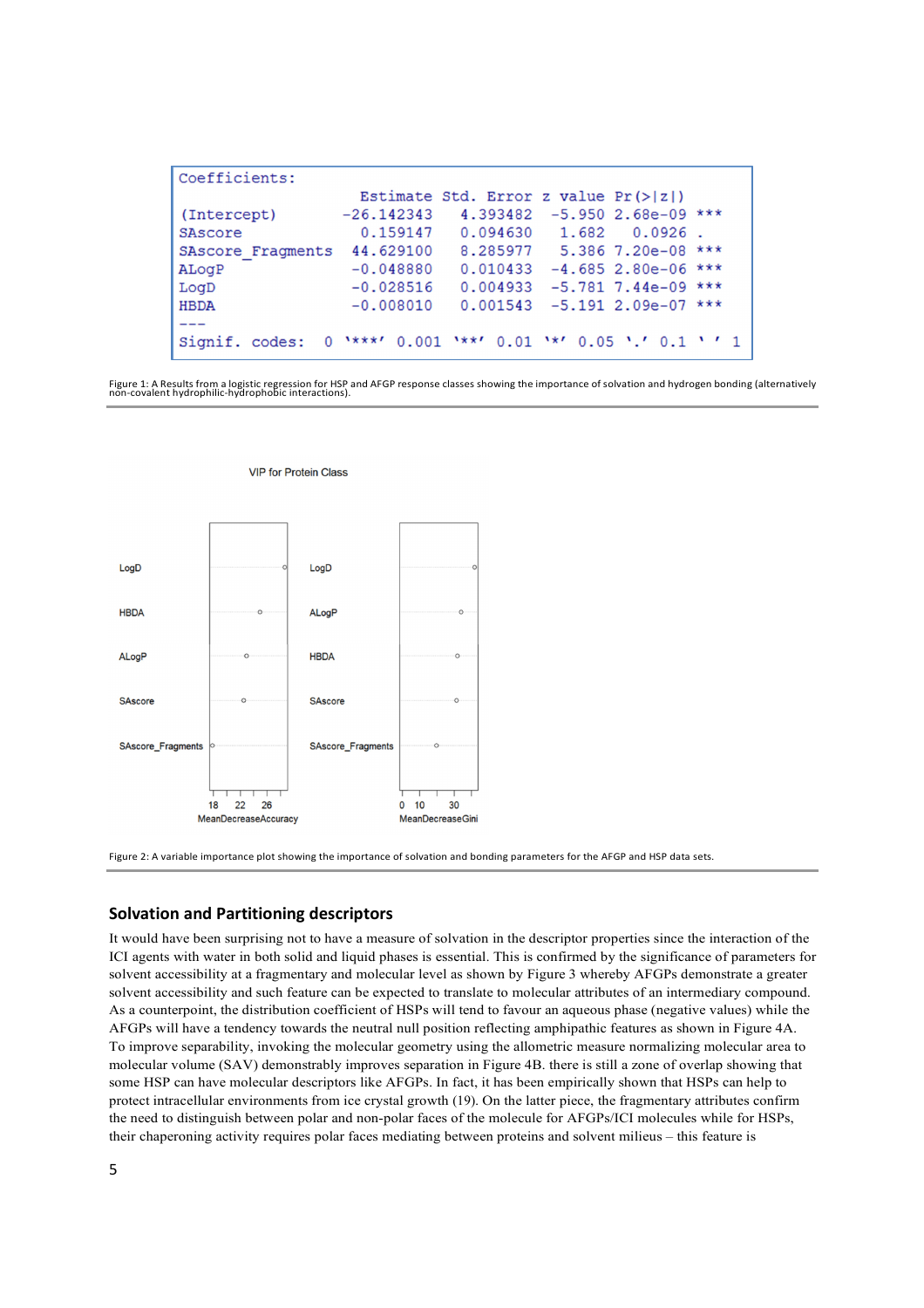demonstrable in Figure 4. In Figure 5, it can be shown that HSPs have more hydrogen bonding interactions but with a lower (more negative) solvent accessibility score than AFGPs. This corresponds with the amphipathy of AFGPs and the tendency for AFGPs to expose constituent fragments to the surrounding environment. To confirm these trends, a comparison of the free energy of translocation of HSP and AFGP molecules was run in EMBOSS; Figure 6 shows that the HSP molecules have a lower translocation energy than AFGPs which can be attributed to the amphipathy of AFGPs. These observations are consistent with those seen in nature for AFGPs (20) and the observations of buried hydrophobic pocket residues and relatively exposed hydrophilic residues for HSPs (21). All together, these results show that there can be a synergy attainable by using HSPs and AFGPs in concert whereby cytosolic protections are afforded by HSPs while membrane protections are secured using AFGPs.



Figure 3: Solvent accessible Score for Fragments (SASF, "SAscore Fragments") axis shows that a high solvent accessibility score drives assignment to the AFGP class. This is consistent with current theory that the AFGP class bonds to a hydrophilic ice surface while exposing a hydrophobic facet into the liquid phase preventing further ice crystal advancement; in contrast, HSP are chaperoning molecules requiring constant intermediation between the protein and aqueous cytosol. Overall, a 0.43 boundary appears to divide the conditional distribution into HSP-rich and AFGP-rich zones.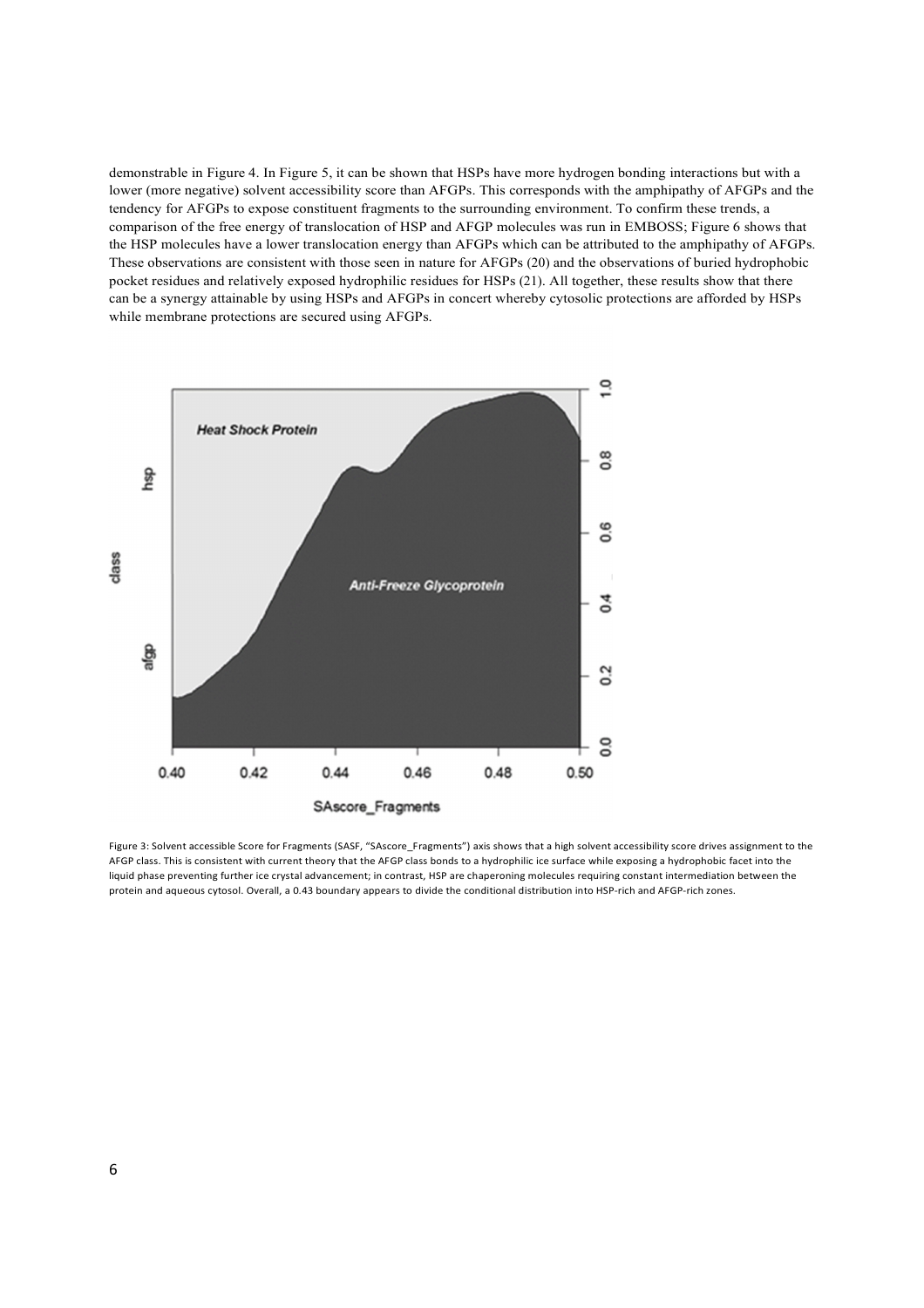

Figure 4: (A) Evaluation of the impact of a distribution coefficient on the probability for classification of a molecule as either an AFGP or an HSP using a<br>nominal logistic regression (NLR). The circles represent probabil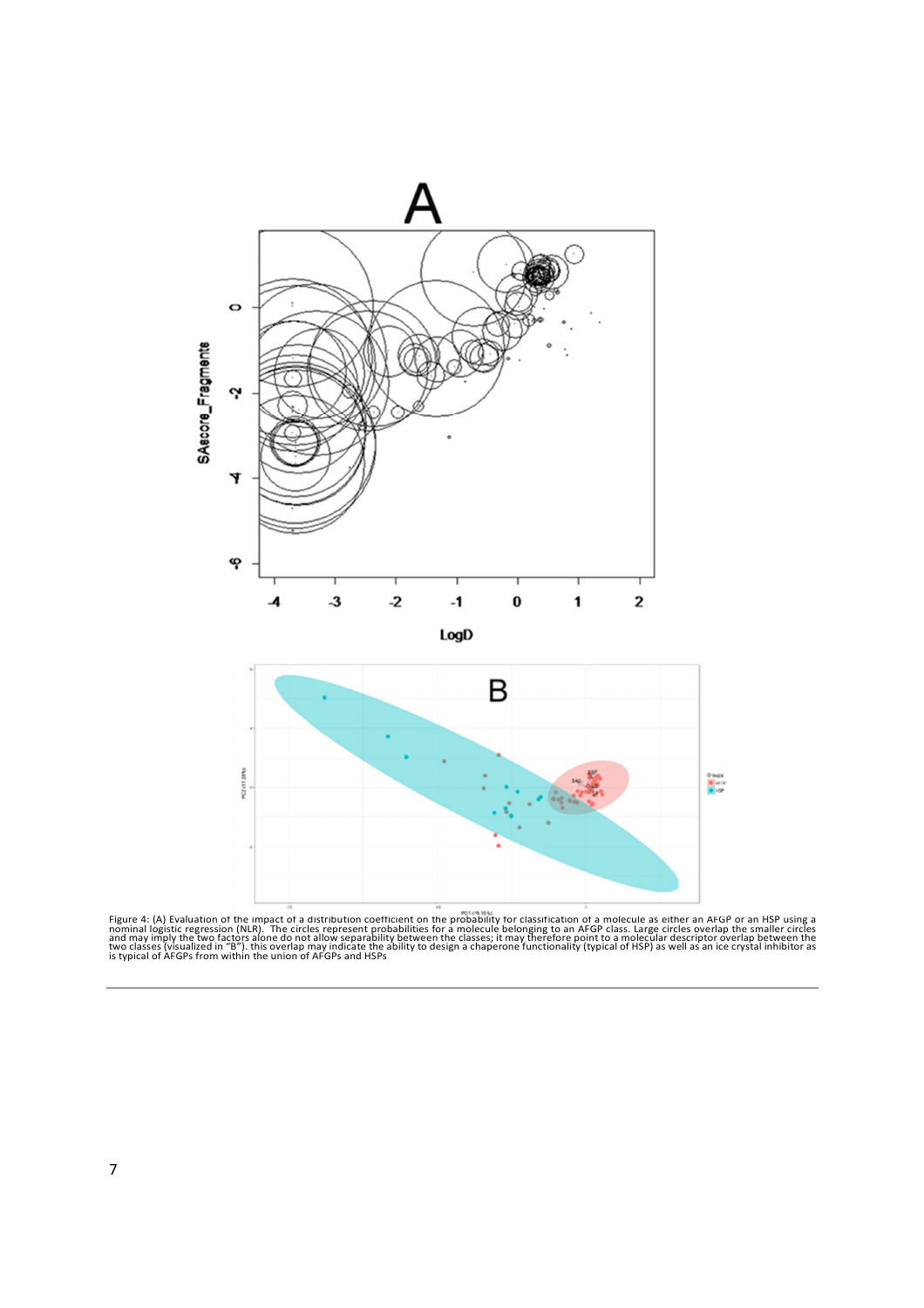

Figure 5: HSPs have more hydrogen bonding interactions but with a lower (more negative) solvent accessibility score than AFGPs. This corresponds with the amphiphilicity of AFGPs and the tendency for AFGPs to expose constituent fragments to the surrounding environment



#### **Difference Free Energy**

Figure 6: A free energy calculation using EMBOSS showing the favoured partitioning of HSP into a lipid core is, on average, greater than that of AFGP. A Welch 2 sample t-test showed there is a significant difference in the free energy of transition (p-value < 2.2e-16)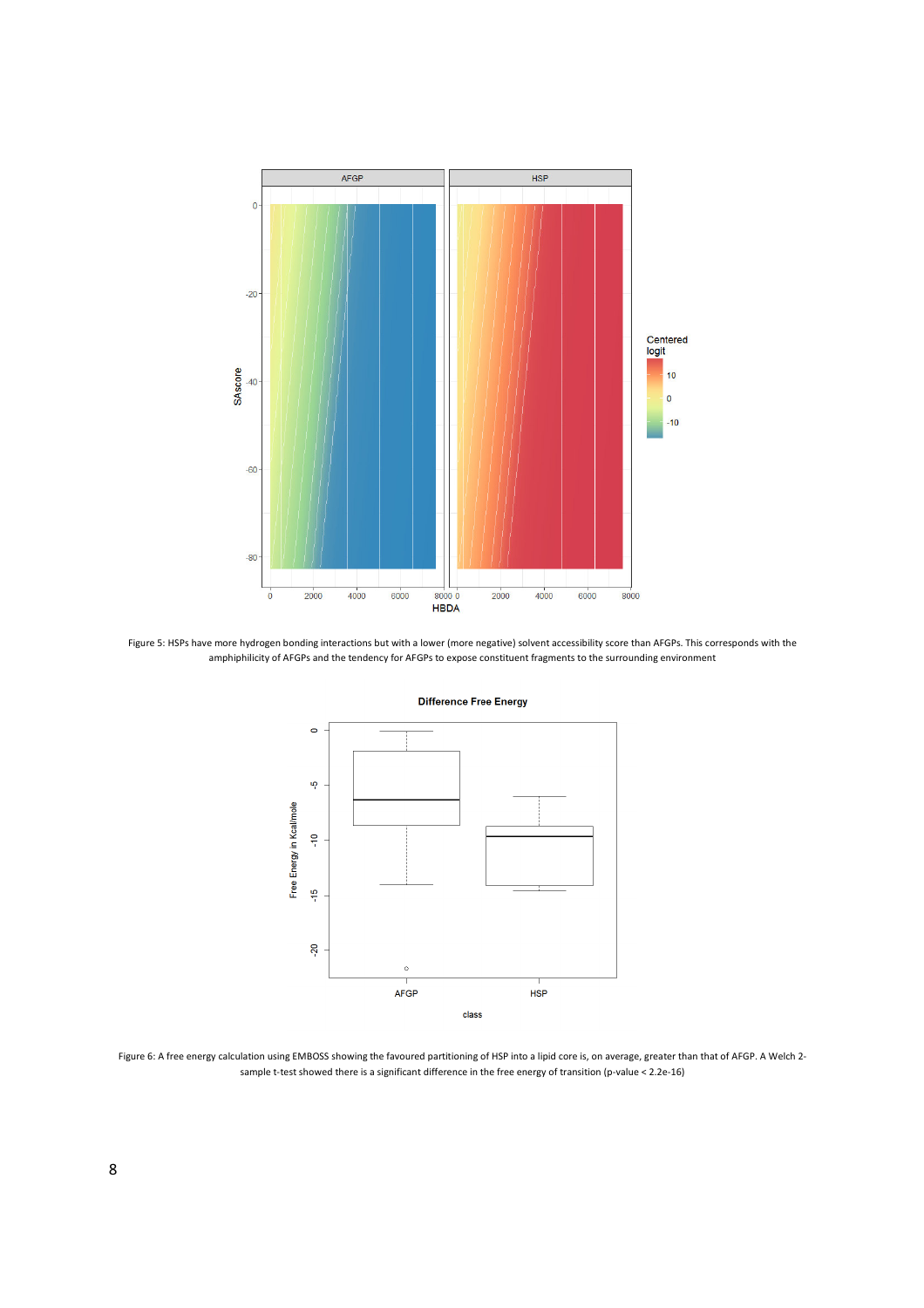# **Conclusion**

In conclusion, a molecular-theoretic approach to predicting cryopreservation outcomes may lend itself well in the design of next generation cryogenic media with a lower cytotoxicity and higher yields. AFGPs are shown to be solubizing or stabilizing compounds with relatively more hydrophobic attributes relative heat shock proteins. Both being rather benign molecules with cryoprotective and culture-proofing benefits respectively can be employed in an expansion and preservation process that can scale up production and deliver steady supplies of cells and artificial constructs for cell therapy. It is proposed that future work may focus on the mathematical treatment of cell-biomaterial boundaries in a gradual push from a strong chemical and material science foundation to a more composite, biomedical theory for advancing the development of a continuous supply mechanism for cell therapy.

# **Bibliography**

- 1. Meryman HT. Cryopreservation of living cells: principles and practice. Transfusion (Paris). 2007;47(5):935–45.
- 2. Meryman HT. Mechanics of Freezing in Living Cells and Tissues. Science. 1956;124(3221):515–21.
- 3. Sambu S, Xu X, Schiffter H, Cui Z, Ye H. RGDS-Fuctionalized Alginates Improve the Survival Rate of Encapsulated Embryonic Stem Cells During Cryopreservation. Cryoletters. 2011 Sep 1;32(5):389– 401.
- 4. Chang BS, Randall CS. Use of subambient thermal analysis to optimize protein lyophilization. Cryobiology. 1992 Oct 1;29(5):632–56.
- 5. Chang BS, Kendrick BS, Carpenter JF. Surface-induced denaturation of proteins during freezing and its inhibition by surfactants. J Pharm Sci. 1996 Dec 1;85(12):1325–30.
- 6. Cincotti A, Fadda S. Modelling the Cryopreservation Process of a Suspension of Cells: The Effect of a Size-Distributed Cell Population. In: Geris L, editor. Computational Modeling in Tissue Engineering [Internet]. Berlin, Heidelberg: Springer Berlin Heidelberg; 2012 [cited 2016 Aug 4]. p. 145–81. Available from: http://link.springer.com/10.1007/8415\_2012\_134
- 7. Alberts B, Johnson A, Lewis J, Morgan D, Raff M, Roberts K, et al. Molecular Biology of the Cell, Sixth Edition. Garland Science; 2014. 1465 p.
- 8. Kashuba Benson CM, Benson JD, Critser JK. An improved cryopreservation method for a mouse embryonic stem cell line. Cryobiology. 2008;56(2):120–30.
- 9. Karlsson JOM, Toner M. Long-term storage of tissues by cryopreservation: critical issues. Tissue Eng II Tissue Technol Soft Tissue Eng. 1996;17(3):243–56.
- 10. Ahmad HF, Sambanis A. Cryopreservation effects on recombinant myoblasts encapsulated in adhesive alginate hydrogels. Acta Biomater. 2013 Jun;9(6):6814–22.